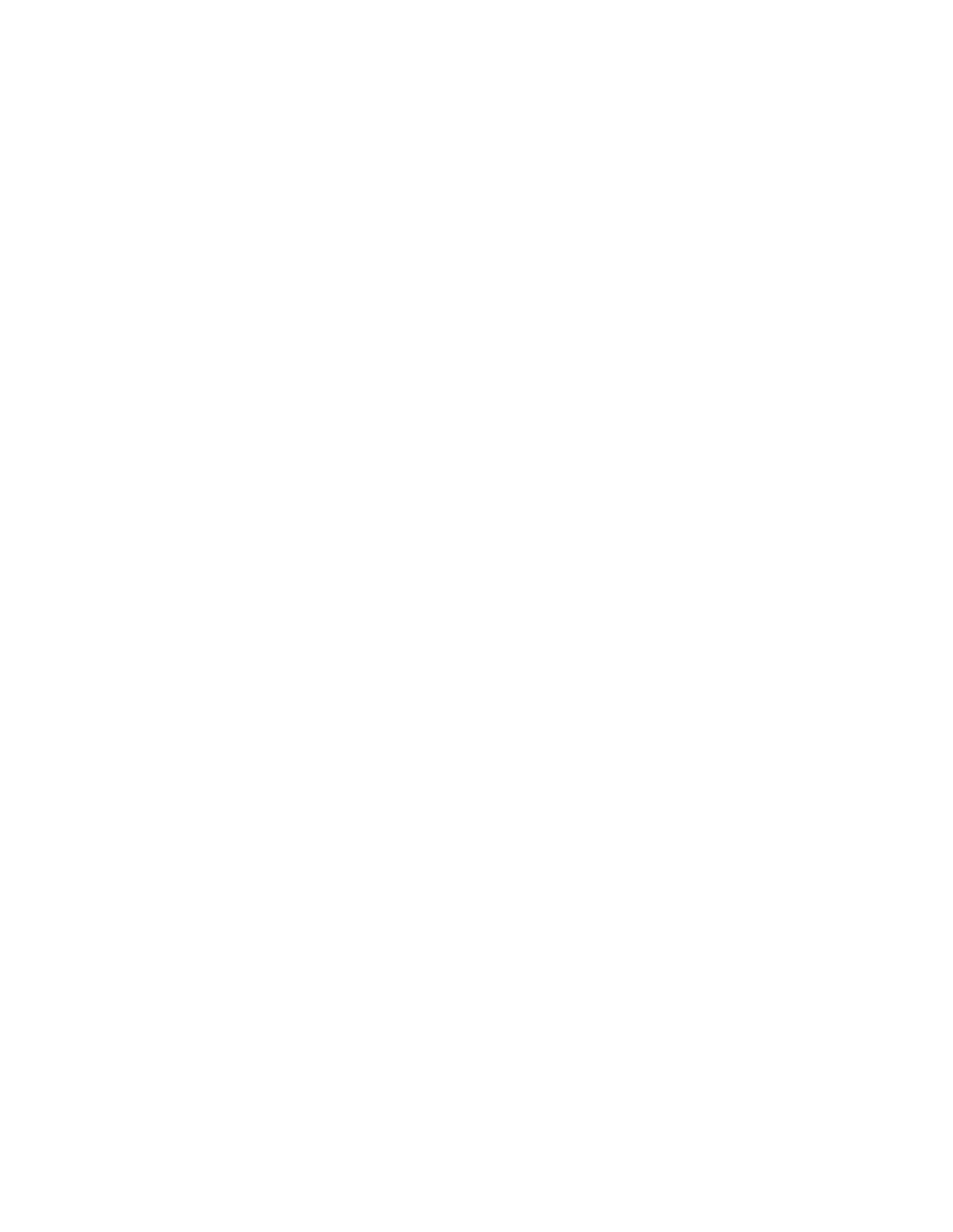### **HILL, Justice**.

[¶1] By notice entered on December 20, 2005, this Court agreed to answer questions certified to us in accordance with Wyo. Stat. Ann. § 1-13-106 (LexisNexis 2005) and W.R.A.P. 11, by the United States District Court for the District of Wyoming, the Honorable William F. Downes presiding. In our notice we designated Jackson Hole Mountain Resort (JHMR) as the Appellant. Phillip Rohrman is the Appellee.

### **THE CERTIFIED QUESTION**

 $[$ [2] The question certified to us is this:

When faced with motions for summary judgment in which there are no genuine issues of material fact, how should a court differentiate, as a matter of law, between "inherent risks" as defined in Wyo. Stat. Ann.  $\S$  1-1-122(a)(i) and employed in § 1-1-123(a) and (b), and non-inherent risks in order to determine whether a recreational provider has a duty to eliminate, alter or control the risk at issue?

[¶3] Our general answer to the question is that if such a motion is filed, the trial court must scrutinize the facts brought forward by the parties with great care. If the court can say that, given that evidence, this is an "inherent risk" and reasonable minds cannot differ about that, then summary judgment is appropriate. If the risk is an inherent one, then the provider has no duty to eliminate, alter, or control it. On the other hand, if reasonable minds could differ as to whether or not the risk was one inherent to the recreational activity, then summary judgment is not appropriate and the answer to the question must be assigned to the jury (or other fact finder).

# **STATEMENT OF ALLEGED FACTS RELEVANT TO THE QUESTION CERTIFIED**

[¶4] The federal district court set out these facts as relevant to the question posed:

This case arises out of a ski injury that Plaintiff, Phillip Rohrman, suffered on March 2, 2000 at Jackson Hole Mountain Resort (JHMR). Mr. Rohrman is a resident of Colorado and [JHMR] is a Wyoming Corporation. The case comes to this Court pursuant to 28 U.S.C. § 1332 diversity jurisdiction. At the time of his injury, Mr. Rohrman was 24 years old and, by his own definition, an experienced skier…. He attempted to jump a "table top" jump in the JHMR terrain park. He alleges that the jump was icier than he could have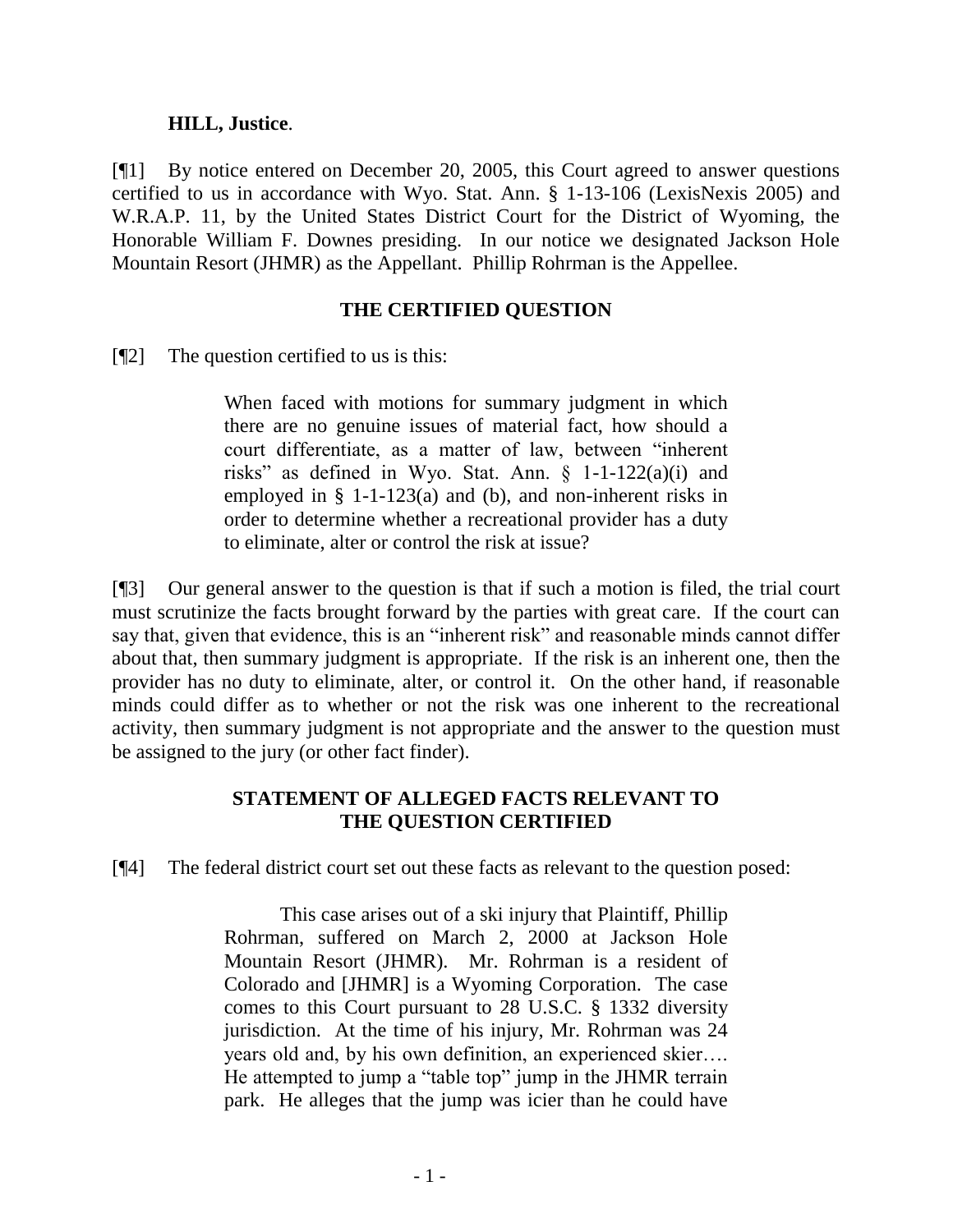known from looking at it, and that because of the ice, he lost control and could not land the jump. He suffered several breaks in his left arm and injuries to his thoracic spine….

Two days before this accident, another young man, Adam Harshman, died of injuries sustained after taking off from the other side of the same jump. Plaintiff alleges that JHMR had a duty to close the jump or warn of the dangers because they were not inherent risks of the sport. Defendant JHMR asserts that losing control on a table top jump is a risk inherent in skiing terrain parks and therefore, JHMR owed Rohrman no duty.

[¶5] In addition to this brief sketch of the facts, the parties have designated approximately 500 pages of depositions and other record materials as an appendix to the briefs to aid us in the analysis of this case. However, we take note that we are not placed in the role of fact finder here. We perused the appendix materials with interest but we do not detail those facts here because they are not immediately pertinent to the question asked or the answer we give.

### **DISCUSSION**

[¶6] We set out the pertinent provisions of the Wyoming Recreational Safety Act (RSA) for convenience of reference:

### **§ 1-1-122. Definitions.**

(a) As used in this act:

(i) "Inherent risk" with regard to any sport or recreational opportunity means those dangers or conditions which are characteristic of, intrinsic to, or an integral part of any sport or recreational opportunity;

(ii) "Provider" means any person or governmental entity which for profit or otherwise, offers or conducts a sport or recreational opportunity. This act does not apply to a cause of action based upon the design or manufacture of sport or recreational equipment or products or safety equipment used incidental to or required by the sport or recreational opportunity;

(iii) "Sport or recreational opportunity" means commonly understood sporting activities including baseball, softball, football, soccer, basketball, swimming, hockey, dude ranching, nordic or alpine skiing, mountain climbing, river floating, hunting, fishing, backcountry trips, horseback riding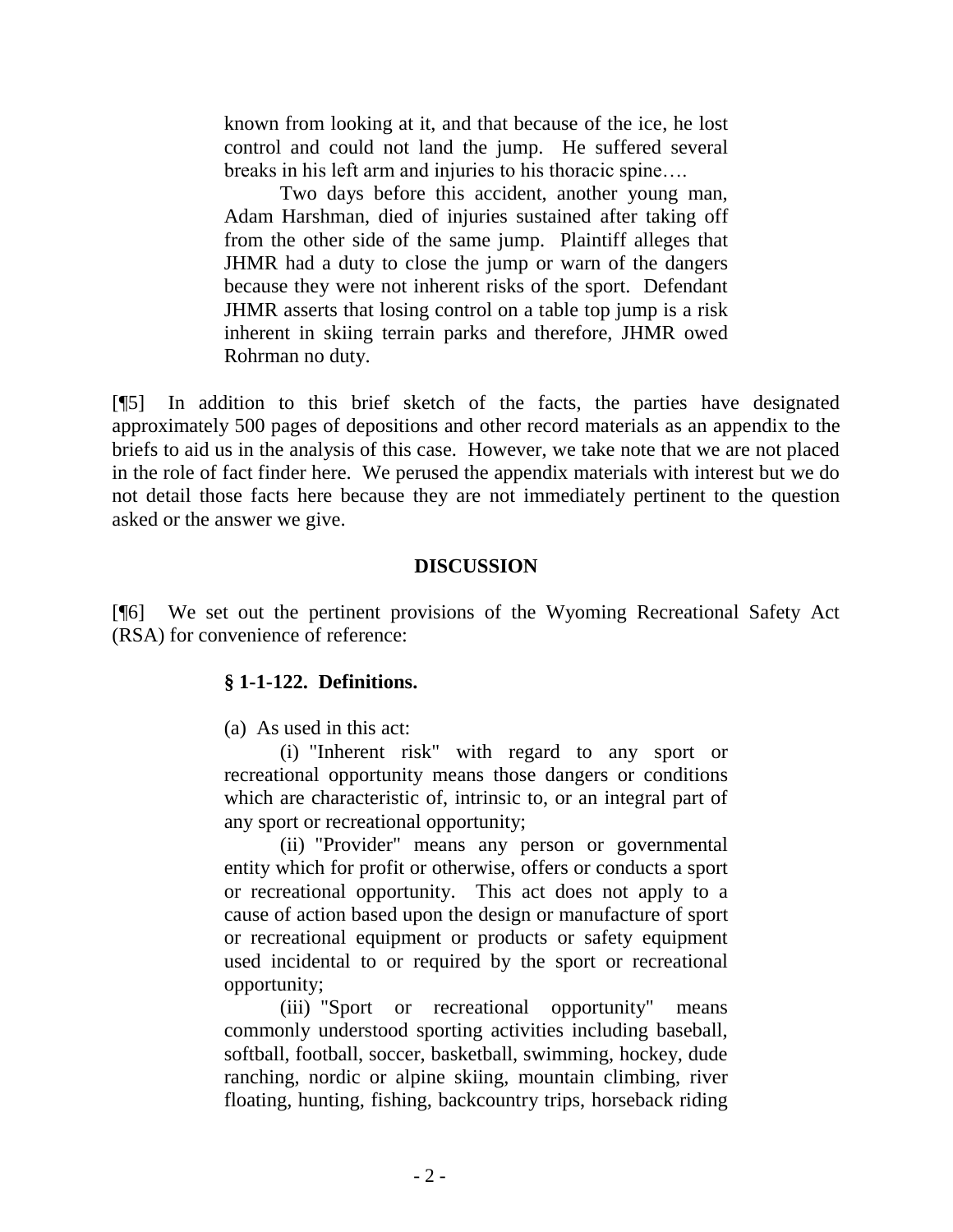and any other equine activity, snowmobiling and similar recreational opportunities;…

## **§ 1-1-123. Assumption of risk.**

(a) Any person who takes part in any sport or recreational opportunity assumes the inherent risks in that sport or recreational opportunity, whether those risks are known or unknown, and is legally responsible for any and all damage, injury or death to himself or other persons or property that results from the inherent risks in that sport or recreational opportunity.

(b) A provider of any sport or recreational opportunity is not required to eliminate, alter or control the inherent risks within the particular sport or recreational opportunity.

(c) Actions based upon negligence of the provider wherein the damage, injury or death is not the result of an inherent risk of the sport or recreational opportunity shall be preserved pursuant to W.S. 1-1-109.

Wyo. Stat. Ann. §§ 1-1-122 and 1-1-123 (LexisNexis 2005).

[¶7] We recently decided a case that posed related issues, and we direct our readers" attention to it as background for this case. *Muller v. Jackson Hole Mtn. Resort*, 2006 WY 100, ¶ 14, 139 P.3d 1162, 1167 (Wyo. 2006). In *Muller* we said:

> Under **Wyoming's statutory construct, which is much broader than that of Colorado, such items as those included in Colorado's statute may, as a matter of law, be inherent risks of the recreational activity of skiing** (in such cases a trial court may grant a motion to dismiss or a motion for summary judgment based on the RSA). Other items included in the list, and others that are not listed, and including the use or operation of ski lifts may, as a matter of fact, be "inherent risks" although those questions must be decided by the fact finder based on the evidence presented. See generally James H. Chalat, *Liability of Ski Area Operator for Skiing Accident*, 45 Am.Jur. POF3d 115, 150-51, § 17 (Broad judicial interpretation of inherent danger ski statutes as primary assumption of risk) (1998 and Supp. 2005); also see Catherine Hansen-Stamp, *Recreational Injuries and Inherent Risks: Wyoming's Recreational Safety Act – An Update*, 33 Land & Water L. Rev. 249 (1998); also see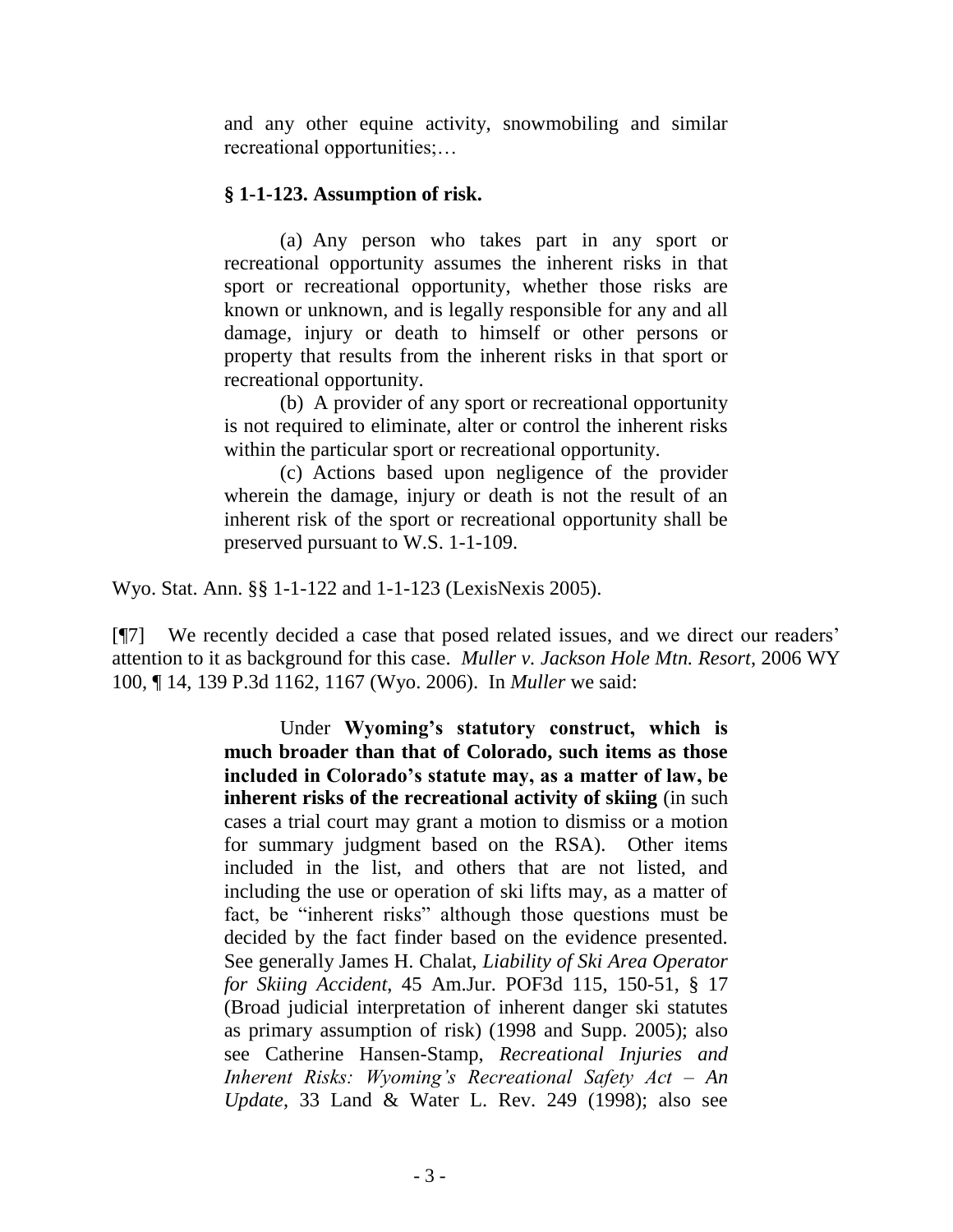*Halpern v. Wheeldon*, 890 P.2d 562, 566 (head note [9]) (Wyo. 1995); *Dunbar v. Jackson Hole Mountain Resort*, 392 F.3d 1145, 1148-53 ( $10^{th}$  Cir. 2004) (injuries suffered by skier in a terrain park that offered the most difficult skiing opportunities, which instant skier wished to avoid and asked a Resort employee for direction in order to avoid it, not an "inherent risk" as a matter of law but, rather, a question for the jury); and *Cooperman v. David*, 214 F.3d 1162 (10<sup>th</sup> Cir. 2000) (loose saddle cinch an inherent risk of horseback riding as a matter of law). [Footnote omitted.] [Emphasis added.]

*Muller*, at ¶ 14, 139 P.3d 1167.

[¶8] The general standard applied to the granting of a motion for summary judgment or a directed verdict in a negligence case is well known:

> We are reminded of what was stated in *Loney v. Laramie Auto Co.*, 36 Wyo. 339, 354, 255 P. 350, 354, 53 A.L.R. 73, that: "The issue of negligence or contributory negligence is ordinarily one to be determined by the jury. 20 R.C.L. 109, 166. That is true, even in a case where the testimony, as in the case at bar, is undisputed, if *different minds* may fairly arrive at different conclusions, and where the inferences from the facts are not so certain that all reasonable men,<sup>1</sup> in the exercise of fair and impartial judgment, must agree upon them." And in 65 C.J.S., Negligence,  $\S$  252, p. 1129, it is stated that: "The question whether the conduct of defendant measured up to the standard of 'ordinary care,' 'reasonable prudence,' 'due diligence,' 'reasonable care,' or the like is usually to be determined by the jury under proper instructions." In *Phillips v. Denver City Tramway Co.*, 53 Colo. 458, 128 P. 460, 462, Ann.Cas.1914B, 29, the court in stating the rule as to the determination of negligence said: "It is only in the clearest of cases, when the facts are undisputed and it is plain that all intelligent men<sup>1</sup> can draw but one inference from them, that the question is ever one of law for the court." [Emphasis added.]

<sup>1</sup> Although the phrase "reasonable man" has been used for decades, if not centuries, as a phrase of art in the law, it has in more recent times evolved into "reasonable person." See "reasonable person," *Black's Law Dictionary* 1294 (8<sup>th</sup> ed. 2004). We will use the later convention except in those instances where "man" appears in quoted material.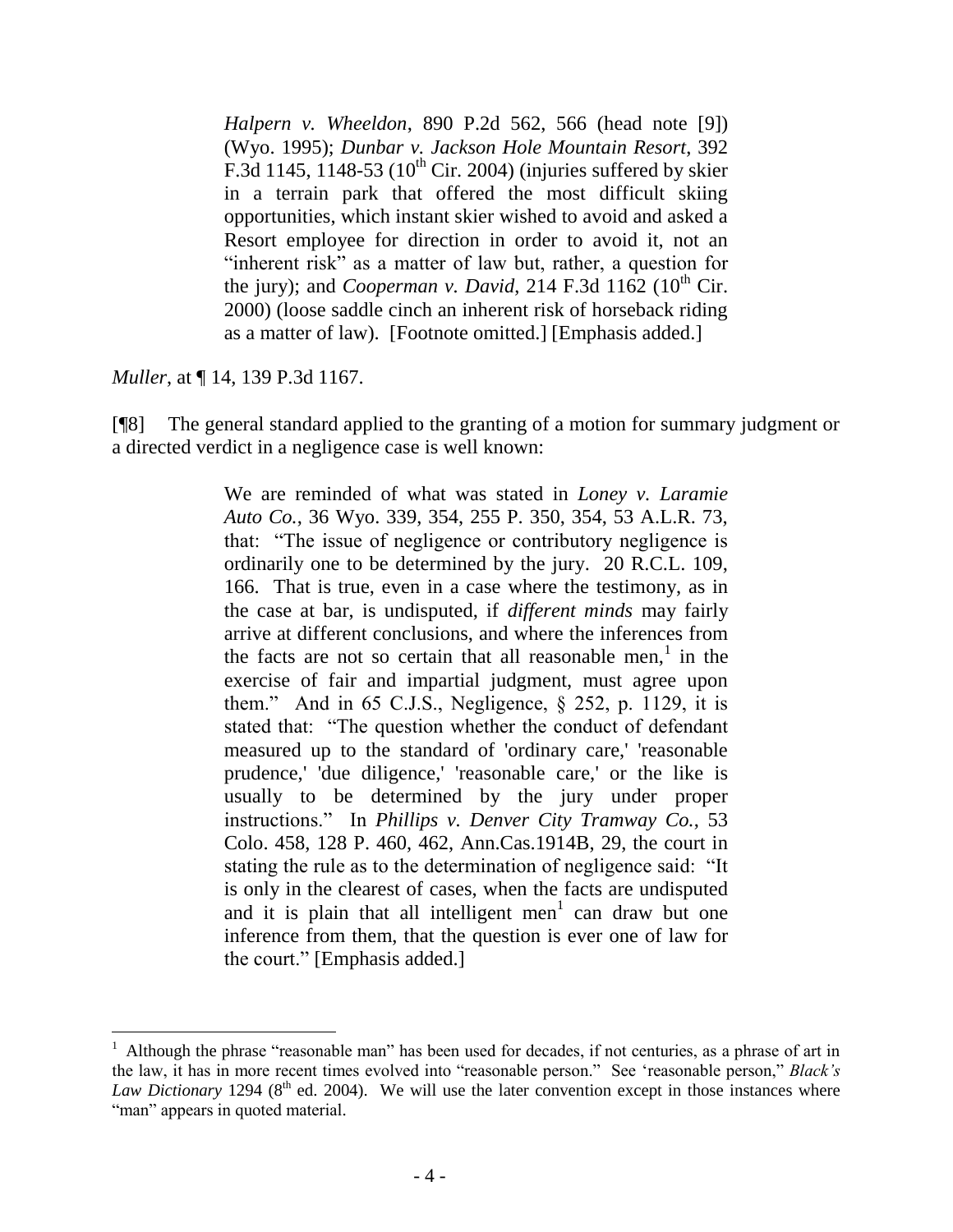*Templar v. Tongate*, 71 Wyo. 148, 255 P.2d 223, 230 (Wyo. 1953); *McMakin v. Johnson County Healthcare*, 2003 WY 91, 18, 73 P.3d 1094, 1097 (Wyo. 2003) ("If the evidence leads to conflicting interpretations or if *reasonable minds* might differ, summary judgment is improper (citing *Wyoming Game and Fish v. Mills Company*, 701 P.2d 819, 821 (Wyo. 1985)) (emphasis added); and see 57A Am.Jur.2d *Negligence* § 21 (2004).

[¶9] By this reference we do not intend to equate "inherent risk" with "negligence." However, the concept of "reasonableness" that is central to that time-honored test also functions well in this context. As we noted at the outset of this opinion, if reasonable minds cannot differ as to whether or not a given set of factual circumstances involve an "inherent risk" of skiing (in this particular instance we are concerned with skiing, or fill in the blank as the case might be), then the protections of the RSA apply, and the litigation of that controversy must come to an end. However, we do not expect that all reasonable persons will carry around a complete knowledge of what the "inherent risks" of skiing are. We set out below several statutory sources that may assist in understanding what is intended by the phrase. We do not make reference to these statutes in an effort to construe Wyoming"s statute under the traditional rules of statutory construction. Rather, we view them as a source of evidence to ascertain what the "inherent risks of skiing" are. The central concern here is what "reasonable persons" will view as inherent risks. Definitions of the "inherent risks of skiing" enacted by the legislators of states similarly situated to Wyoming are a potential source of guidance for both trial courts in acting on motions to dismiss/summary judgment, as well as for juries in their deliberations as to what is reasonable under the circumstances of any given case. These statutes are just one of many sources of such evidence, including safety experts and experienced skiers.

[¶10] We note as well that there are a significant number of cases that have as their central concern the meaning of "the inherent risks of skiing" (or fill in the blank, e.g., golf, judo, boxing, horseback riding). See, e.g., *Yoneda v. Tom*, 110 Hawai"i 367, 133 P.3d 796, 801-08 (Hawai"i 2006) (inherent risks of golf, but also collecting cases on a variety of recreational activities); *Maddocks v. Whitcomb*, 2006 ME 47, ¶¶ 4-10, 896 A.2d 265, 267-8 (Me. 2006) (inherent risks of snow tubing); *Barrett v. Mount Brighton, Inc.*, 474 Mich. 1087, 712 N.W.2d 154 (Mich. 2006) (snowboard rail an inherent risk of skiing as a matter of law); *Dunbar v. Jackson Hole Mtn. Resort Corp.*, 392 F.3d 1145, 1151 (10<sup>th</sup> Cir. 2004) ("[W]e conclude that the district court erred when it found that the risk of falling twelve feet into a snowboard half-pipe was an inherent risk of Dunbar"s alpine skiing when she had stopped and observed double diamond terrain features and had chosen not to 'take' those features[,]" but was unable to avoid them nonetheless.); *Gwyn y. Loon Mountain Corp.*, 350 F.3d 212, 215-17 (1<sup>st</sup> Cir. 2003) (falls on icy slope that killed two and seriously injured a third, in one incident, were an inherent risk of skiing and not contributed to or caused by actions or inactions of operator; also noting that, with respect to "inherent risks," New Hampshire case law is slowly filling in the gaps but uncertainties remain).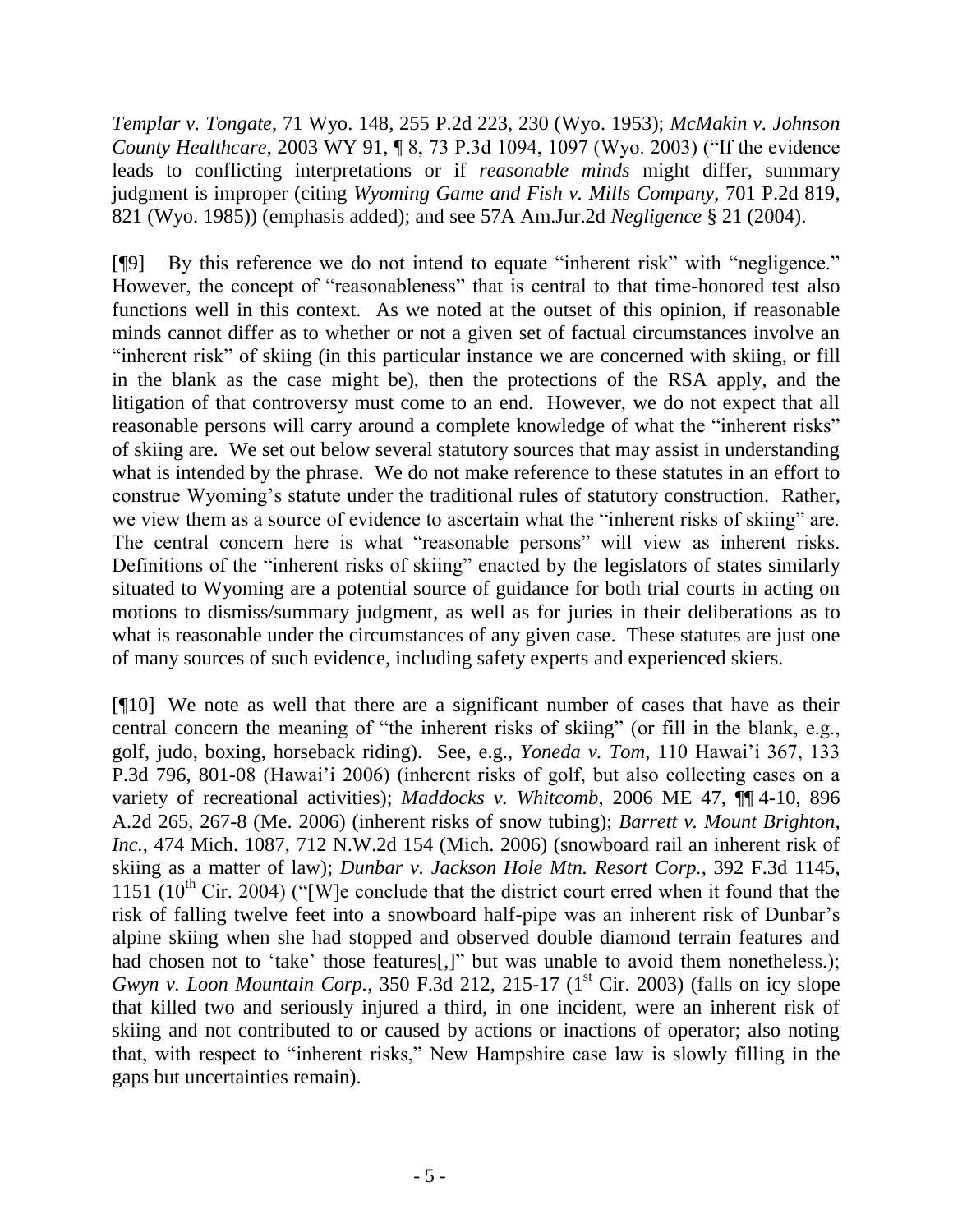[¶11] In *Muller* we made reference to the applicable Colorado statute and we set it out in detail here:

> (3.5) "Inherent dangers and risks of skiing" means those dangers or conditions that are part of the sport of skiing, including changing weather conditions; snow conditions as they exist or may change, such as ice, hard pack, powder, packed powder, wind pack, corn, crust, slush, cut-up snow, and machine-made snow; surface or subsurface conditions such as bare spots, forest growth, rocks, stumps, stream beds, cliffs, extreme terrain, and trees, or other natural objects, and collisions with such natural objects; impact with lift towers, signs, posts, fences or enclosures, hydrants, water pipes, or other man-made structures and their components; variations in steepness or terrain, whether natural or as a result of slope design, snowmaking or grooming operations, including but not limited to roads, freestyle terrain, jumps, and catwalks or other terrain modifications; collisions with other skiers; and the failure of skiers to ski within their own abilities. The term "inherent dangers and risks of skiing" does not include the negligence of a ski area as set forth in section 33-44-104(2). Nothing in this section shall be construed to limit the liability of the ski area operator for injury caused by the use or operation of ski lifts.

Colo. Rev. Stat. Ann. § 33-44-103 (3.5) (West 2006). In sections (3.1) and (3.3) of that same statute, "extreme terrain" and "freestyle terrain" are defined:

> (3.1) "Extreme terrain" means any place within the ski area boundary that contains cliffs with a minimum twentyfoot rise over a fifteen-foot run, and slopes with a minimum fifty-degree average pitch over a one-hundred-foot run.

> (3.3) "Freestyle terrain" includes, but is not limited to, terrain parks and terrain park features such as jumps, rails, fun boxes, and all other constructed and natural features, halfpipes, quarter-pipes, and freestyle-bump terrain.

[¶12] A similar statute from New Mexico, N.M. Stat. § 24-15-10 (2006), provides:

24-15-10. Duties of the skiers.

. . . .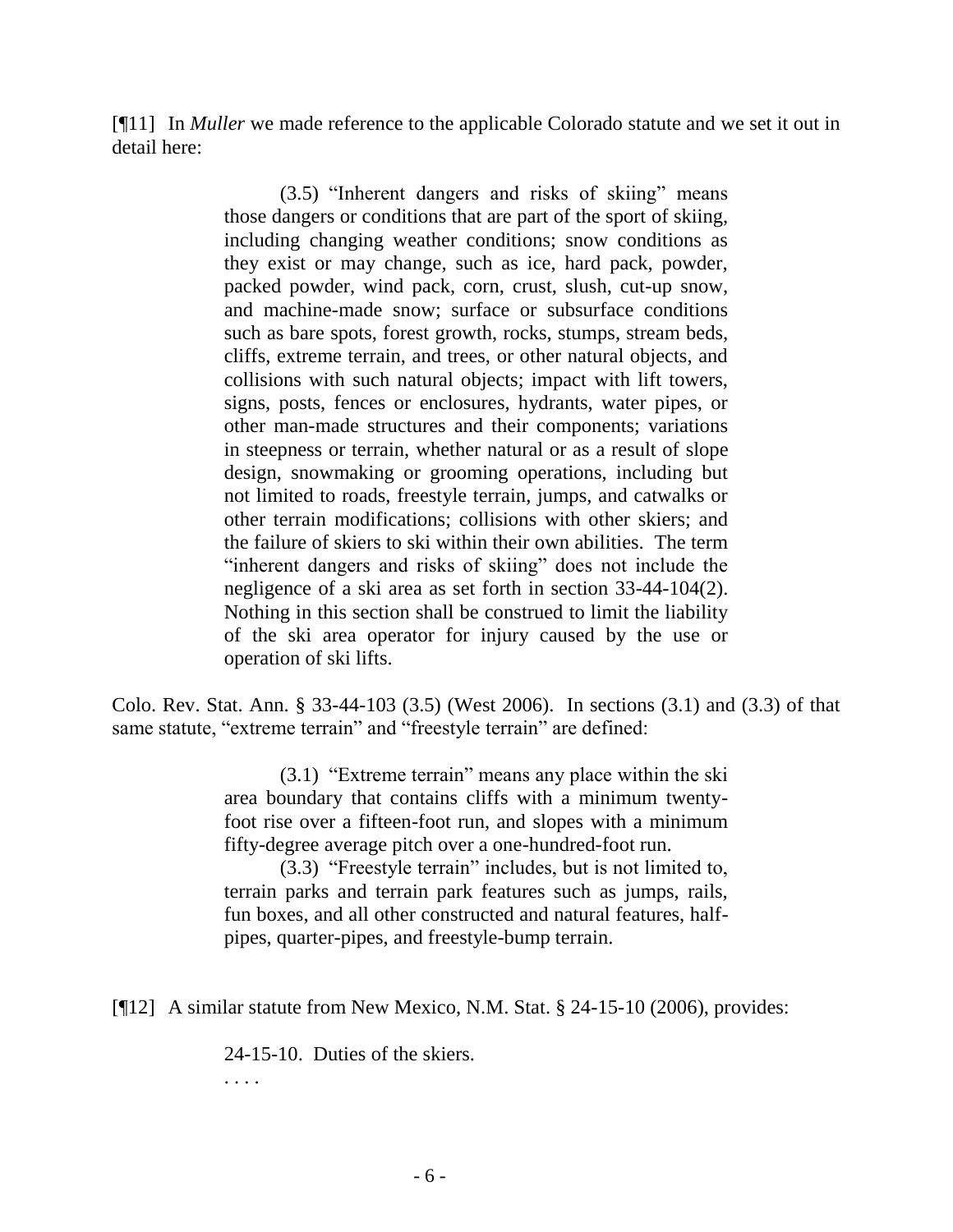B. A person who takes part in the sport of skiing accepts as a matter of law the dangers inherent in that sport insofar as they are obvious and necessary. Each skier expressly assumes the risk of and legal responsibility for any injury to person or property which results from participation in the sport of skiing, in the skiing area, including any injury caused by the following: variations in terrain; surface or subsurface snow or ice conditions; bare spots; rocks, trees, or other forms of forest growth or debris; lift towers and components thereof, pole lines and snow-making equipment which are plainly visible or are plainly marked in accordance with the provisions of Section 24-15-7 NMSA 1978; except for any injuries to persons or property resulting from any breach of duty imposed upon ski area operators under the provisions of Sections 24-15-7 and 24-15-8 NMSA 1978. Therefore, each skier shall have the sole individual responsibility for knowing the range of his own ability to negotiate any slope or trail, and it shall be the duty of each skier to ski within the limits of the skier"s own ability, to maintain reasonable control of speed and course at all times while skiing, to heed all posted warnings, to ski only on a skiing area designated by the ski area operator and to refrain from acting in a manner which may cause or contribute to the injury of anyone.

Utah Code Ann. § 78-27-52 (2006 Supp.) provides this definition:

As used in this act:

(1) "inherent risks of skiing" means those dangers or conditions which are an integral part of the sport of recreational, competitive, or professional skiing, including, but not limited to:

(a) changing weather conditions;

(b) snow or ice conditions as they exist or may change, such as hard pack, powder, packed powder, wind pack, corn, crust, slush, cut-up snow, or machine-made snow;

(c) surface or subsurface conditions such as bare spots, forest growth, rocks, stumps, streambeds, cliffs, trees, and other natural objects;

(d) variations or steepness in terrain, whether natural or as a result of slope design, snowmaking or grooming operations, and other terrain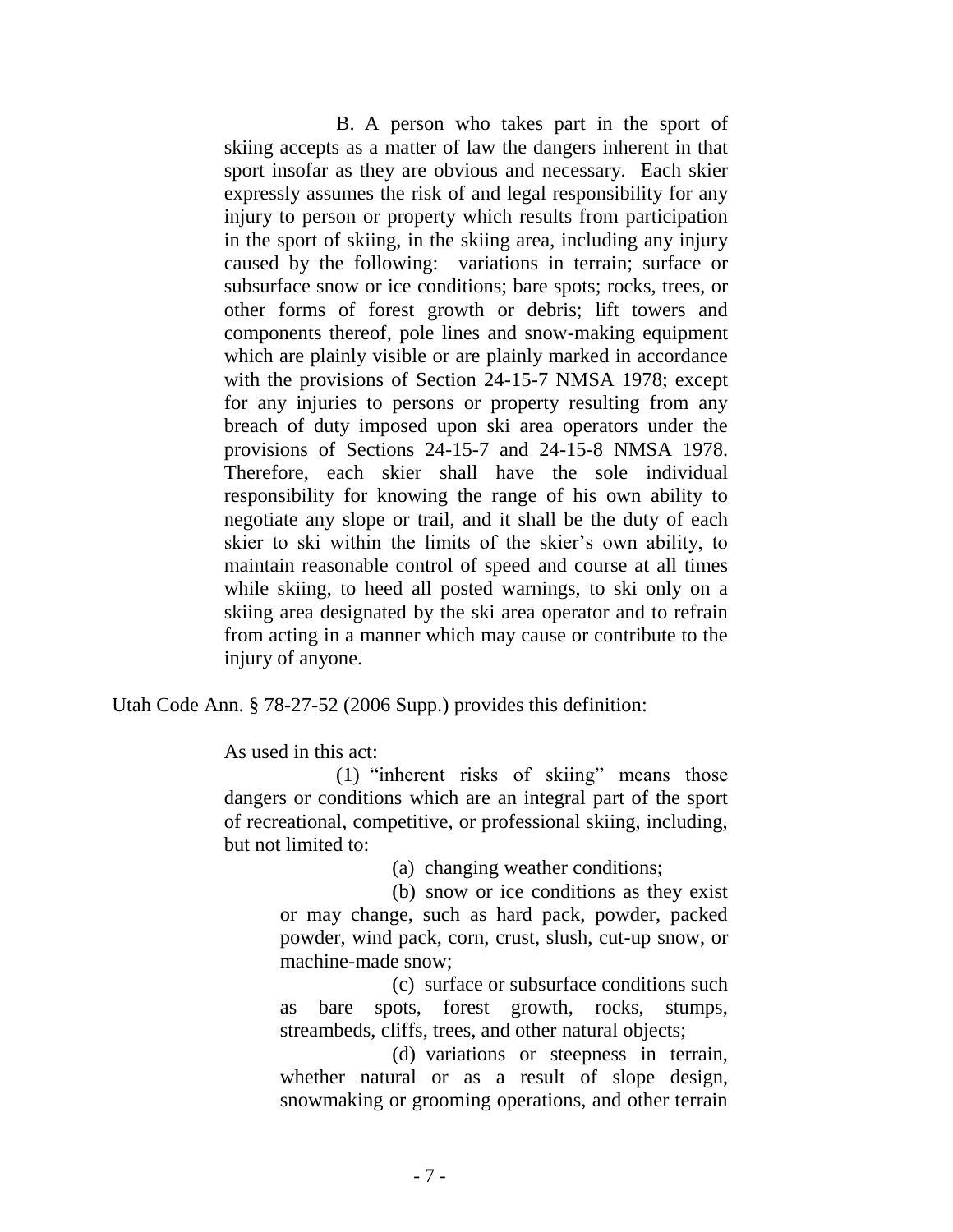modifications such as terrain parks, and terrain features such as jumps, rails, fun boxes, and all other constructed and natural features such as half pipes, quarter pipes, or freestyle-bump terrain;

(e) impact with lift towers and other structures and their components such as signs, posts, fences or enclosures, hydrants, or water pipes;

(f) collisions with other skiers;

(g) participation in, or practicing or training for, competitions or special events; and

(h) the failure of a skier to ski within the skier"s own ability.

[¶13] The statutes set out above are a meaningful source of guidance in explaining the "inherent risks of skiing" to any fact finder. Wyoming does not have any meaningful sources of legislative history and so we cannot ascertain with certainty what exactly was in our legislators' minds. However, we are comfortable that the definitions set out above are a source of reliable guidance in this regard and that the legislature would quickly respond if it concluded that our reference to the above-cited statutes was inaccurate. Of course, those statutes are not the exclusive source of guidance and the factual variations are, in some senses, infinite.

[¶14] We conclude that Wyo. Stat. Ann. §§ 34-19-101 through 34-19-107 (LexisNexis 2005) are not applicable to this analysis and find no purpose for further discussion of them. Rohrman contends that Chapter 19, of Title 34, Liability of Owners of Land Used for Recreation Purposes, "imposes a duty of ordinary care upon landowners, regardless of the aforementioned recreational use exception." See *Addaki v. Witt*, 2001 WY 85, ¶¶ 17- 26, 31 P.3d 70, 73-75 (Wyo. 2001). However, this contention is beyond the scope of the question we agreed to answer in this matter.

# **CONCLUSION**

[¶15] We conclude that if the facts are such that they are undisputed, and it is plain that all reasonable persons can draw but one inference from them (in light of the definitions and case interpretations set out above), then the trial court should either grant a properly filed motion for summary judgment or for directed verdict. However, if the facts do not reach that lofty bar, then the question is properly one for the jury to decide with the guidance of appropriate instructions (or for the trial court to decide, if trial is to the court).